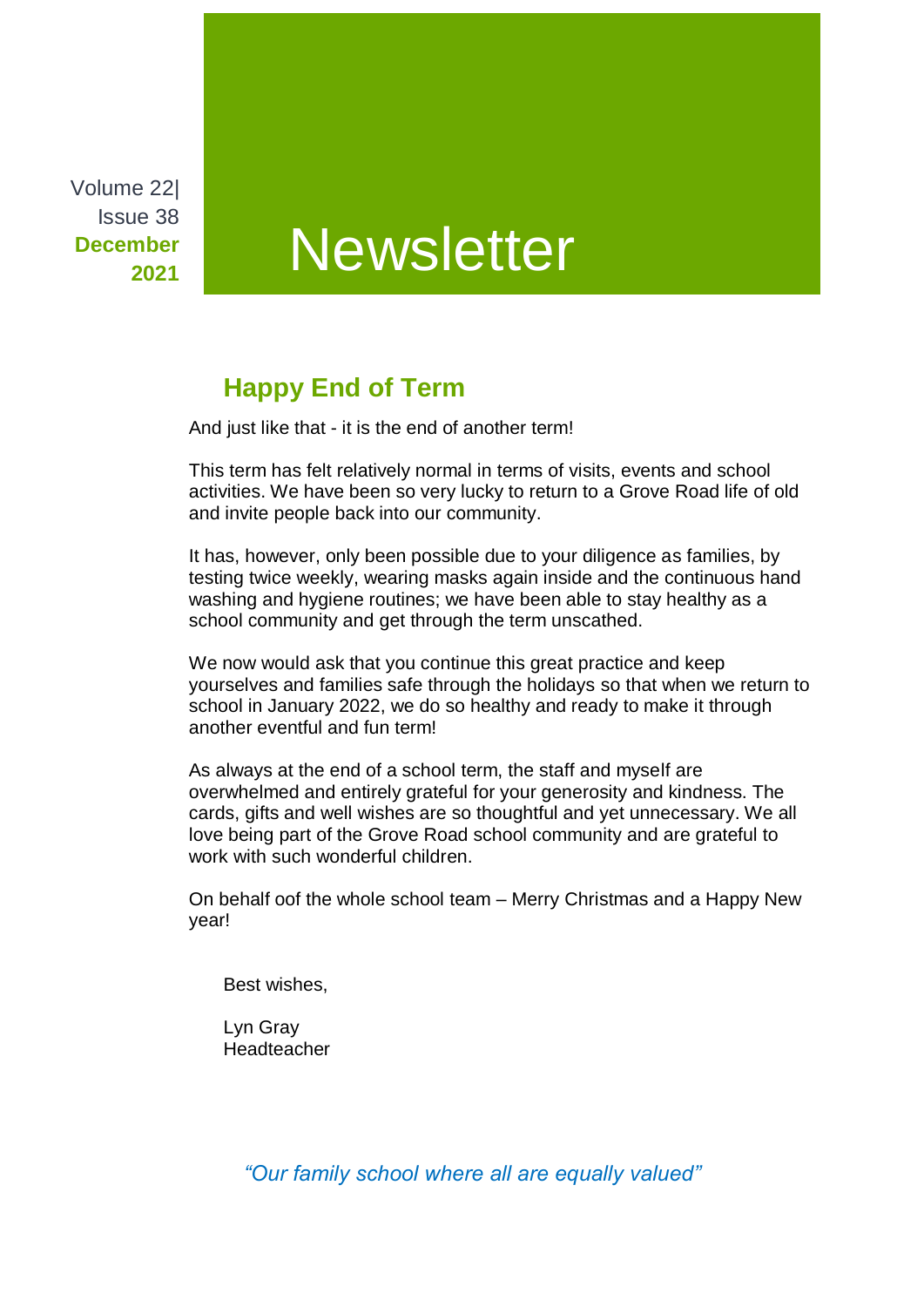### **Celebration**

Our wonderful certificate winners are:

**Red Class –** Karleigh received self-confidence award for recognising the initial letter of her name in the environment.

**Orange Class –** Yakoub received a resilience award for making huge progress this term.

**Yellow Class** – Ivana received an empathy award for looking out for her friends

**Green Class** – Kitty received an initiative award for completing her maths challenges

**Blue Class** – Yumna received a self-confidence award for being independent in her maths.

**Indigo Class** – Ayaan received a curiosity award for asking lots of questions during an English activity.

**Violet Class** – Jhaivi received an empathy award for always listening and being a good friend

**Gold Class** – Annora received an initiative award for her amazing CAMS design.

#### **Goodbye**

We are saying goodbye to a few friends this term. Kitty from Green Class and Viaan from Indigo Class are moving schools. Good luck to both of them – we will miss you! We also say goodbye to Mrs Iakub and Ms. Carroll who are moving from the area. We wish them all the best.

#### **PSA Winter Fair**

Thank you to everyone who attended the PSA Winter Fair. The turnout was amazing and it looked so festive and fun. A huge thank you to all the PSA members and parents who helped to run stalls, prepare activities and ensure the event went smoothly. Together they raised a staggering £800 – thank you!

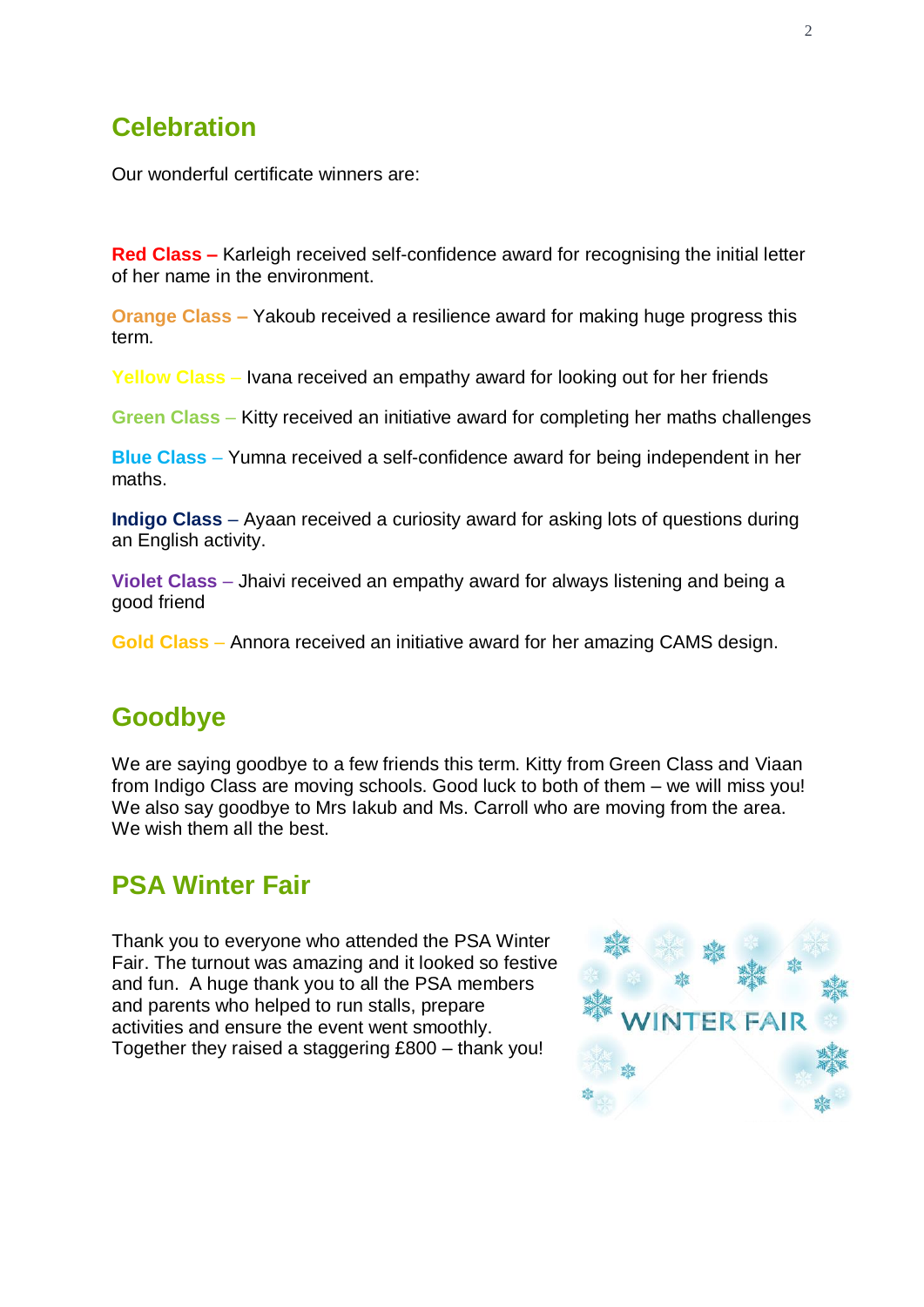# **Starting School in Reception Class September 2022**

If your child was born between 1 September 2017 and 31 August 2018 you will need to apply for a Reception class place.

The closing date for applications is **15 January 2022.**

Hounslow residents must apply online at [www.hounslow.gov.uk/primaryadmissions](http://www.hounslow.gov.uk/primaryadmissions)

# **Christmas Lunch**

We did it! For the first time ever, we decided to sit down together, all 255 of us for Christmas Lunch. We think it all went rather well.